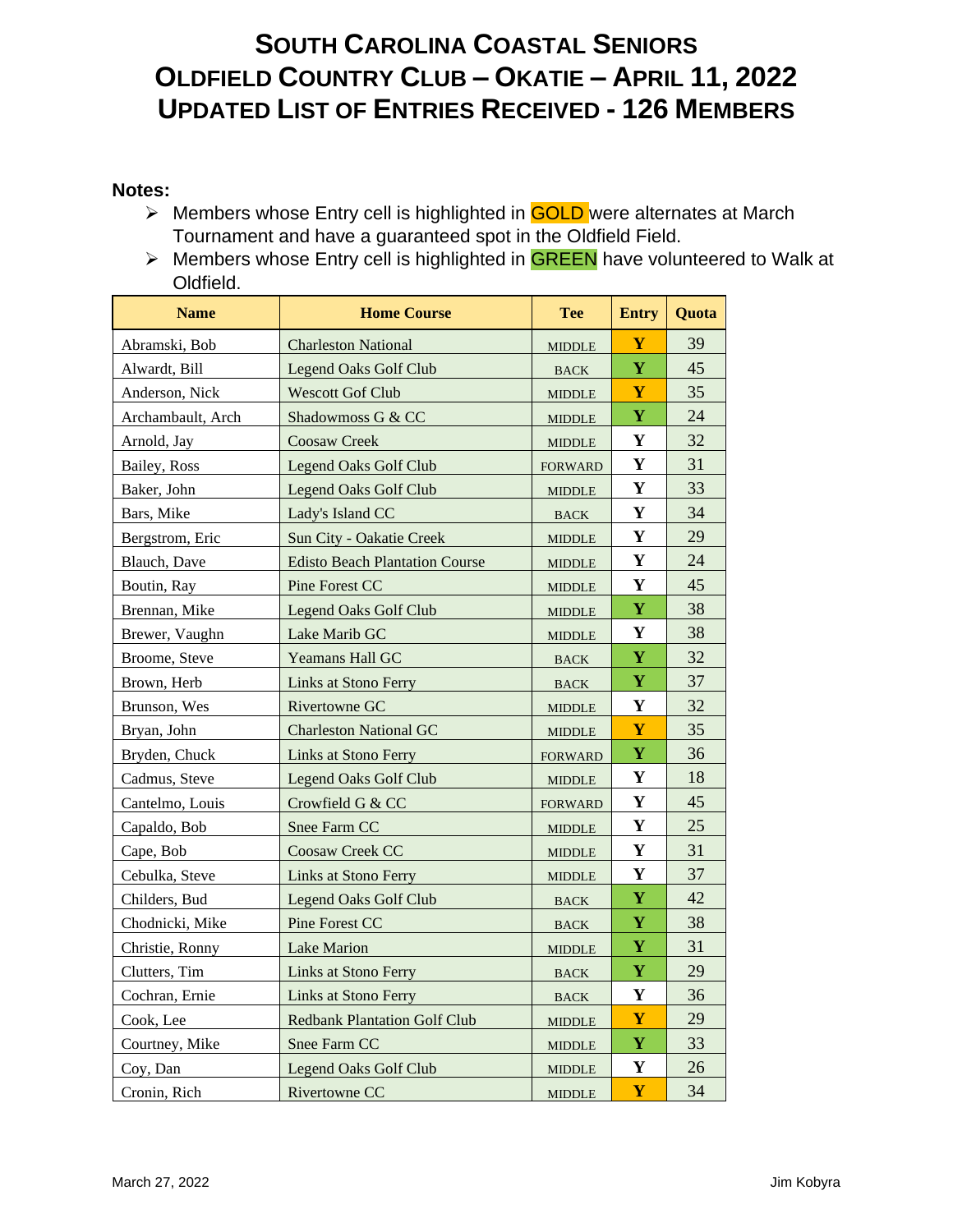| <b>Name</b>        | <b>Home Course</b>                    | <b>Tee</b>     | <b>Entry</b> | Quota |
|--------------------|---------------------------------------|----------------|--------------|-------|
| Dowd, George       | Pine Forest CC                        | <b>MIDDLE</b>  | Y            | 33    |
| Duffy, Scott       | Lake Marion Country Club              | <b>MIDDLE</b>  | $\mathbf Y$  | 24    |
| Dwyer, Jim         | <b>Seabrook Island Club</b>           | <b>MIDDLE</b>  | Y            | 41    |
| Einsmann, Matt     | Pine Forest CC                        | <b>FORWARD</b> | Y            | 29    |
| Eubanks, Don       | Daniel Island Golf Club               | <b>BACK</b>    | Y            | 37    |
| Fender, John       | <b>Legend Oaks Golf Club</b>          | <b>MIDDLE</b>  | Y            | 33    |
| Fenton, Jeff       | Seabrook Island Club                  | <b>BACK</b>    | Y            | 37    |
| Ferrara, Steven    | Coosaw Creek CC                       | <b>FORWARD</b> | Y            | 30    |
| Finger, Jon        | Snee Farm CC                          | <b>MIDDLE</b>  | Y            | 38    |
| Fink, Alan         | Links at Stono Ferry                  | <b>MIDDLE</b>  | Y            | 26    |
| Fintak, Bob        | Rivertowne CC                         | <b>MIDDLE</b>  | Y            | 41    |
| Folsom, Davis      | TGC Pleasant Point & Ladys Island     | <b>MIDDLE</b>  | $\mathbf Y$  | 37    |
| Friedhof, Skip     | Crowfield G & CC                      | <b>BACK</b>    | Y            | 36    |
| Garrison, Dan      | <b>Legend Oaks Golf Club</b>          | <b>MIDDLE</b>  | Y            | 24    |
| Goodin, Mike       | <b>Legend Oaks Golf Club</b>          | <b>MIDDLE</b>  | Y            | 31    |
| Gorman, John       | <b>Lake Marion</b>                    | <b>FORWARD</b> | Y            | 34    |
| Graham, Charles    | Snee Farm CC                          | <b>MIDDLE</b>  | Y            | 36    |
| Harvey, Randy      | <b>Legend Oaks Golf Club</b>          | <b>FORWARD</b> | Y            | 30    |
| Haynes, Rickey     | <b>Edisto Beach Plantation Course</b> | <b>MIDDLE</b>  | Y            | 22    |
| Heilman. Rich      | Seabrook Island Club                  | <b>MIDDLE</b>  | Y            | 33    |
| Hendrix, Larry     | <b>Links at Stono Ferry</b>           | <b>BACK</b>    | Y            | 39    |
| Hill, Dan          | Links at Stono Ferry                  | <b>BACK</b>    | Y            | 33    |
| Hirschmann, Harold | <b>Wild Dunes</b>                     | <b>MIDDLE</b>  | Y            | 27    |
| Hoke, Harold       | Daniel Island CC                      | <b>MIDDLE</b>  | Y            | 35    |
| Huff, Reid         | Links at Stono Ferry                  | <b>MIDDLE</b>  | Y            | 30    |
| Hunt, Tom          | <b>Legend Oaks Golf Club</b>          | <b>MIDDLE</b>  | $\mathbf Y$  | 35    |
| Hutto, Babe        | Links at Stono Ferry                  | <b>FORWARD</b> | Y            | 21    |
| Hutto, Jimmy       | <b>Charleston National</b>            | <b>MIDDLE</b>  | Y            | 31    |
| Hyde, Fred         | Dunes West Golf Club                  | <b>BACK</b>    | Y            | 40    |
| Jansson, Gunnar    | <b>Charleston National GC</b>         | <b>BACK</b>    | $\mathbf Y$  | 39    |
| Johnson, Jeff      | <b>Charleston National GC</b>         | <b>MIDDLE</b>  | Y            | 28    |
| Kaufman, Avi       | <b>Legend Oaks Golf Club</b>          | <b>FORWARD</b> | Y            | 15    |
| Kobes, Pete        | Snee Farm CC                          | <b>MIDDLE</b>  | Y            | 18    |
| Kobyra, Jim        | <b>Links at Stono Ferry</b>           | <b>MIDDLE</b>  | Y            | 33    |
| Komurek, Chuck     | <b>Berkeley CC</b>                    | <b>MIDDLE</b>  | Y            | 28    |
| Laffitte, Charles  | Old Penny Branch CC                   | <b>MIDDLE</b>  | Y            | 26    |
| Lam, Don           | <b>Charleston National</b>            | <b>MIDDLE</b>  | Y            | 28    |
| Lapp, John         | Rivertowne GC                         | <b>MIDDLE</b>  | $\mathbf{Y}$ | 29    |
| Loadholt, Ernie    | Old Penny Branch CC                   | <b>MIDDLE</b>  | Y            | 17    |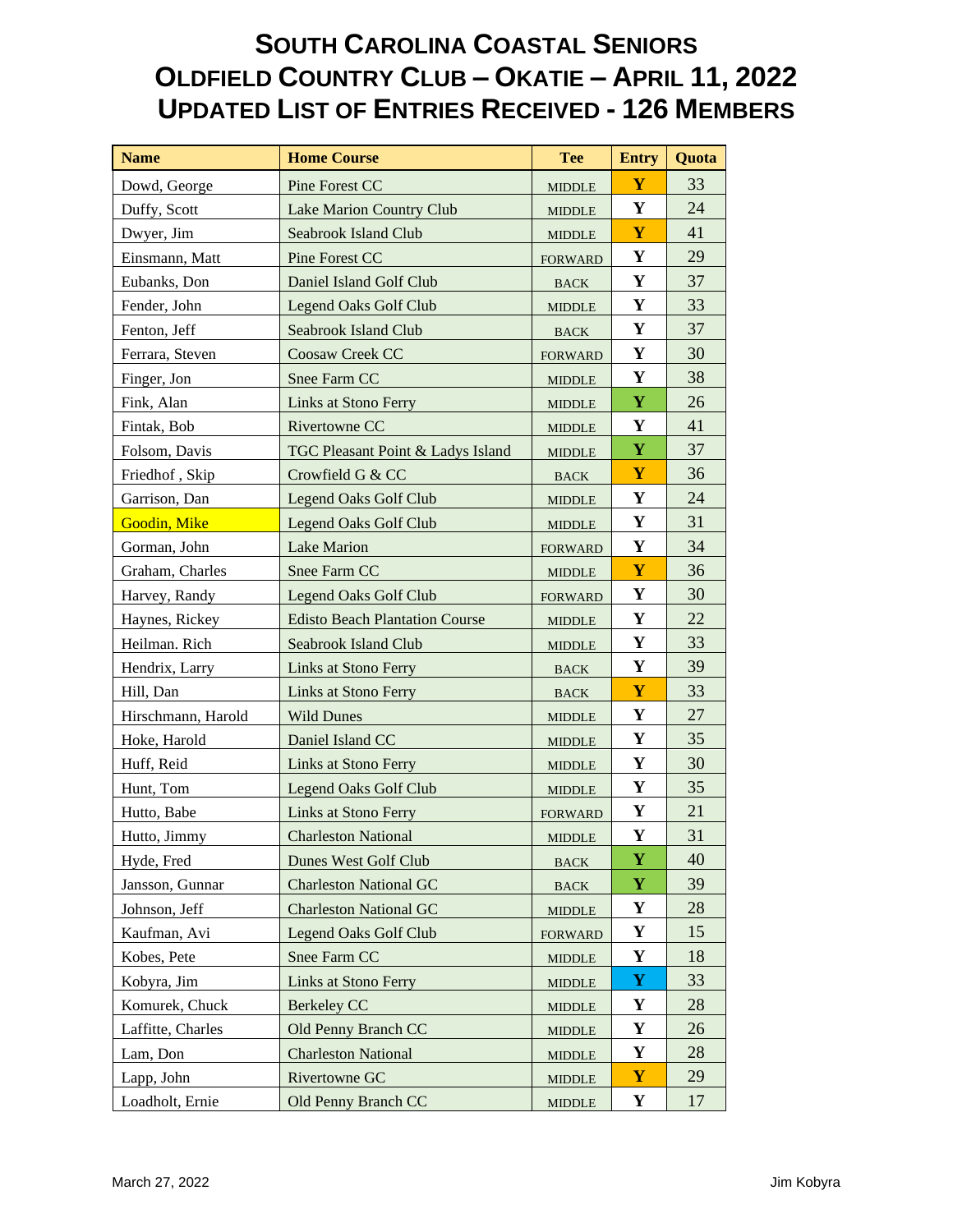| <b>Name</b>         | <b>Home Course</b>              | <b>Tee</b>                     | <b>Entry</b> | Quota |
|---------------------|---------------------------------|--------------------------------|--------------|-------|
| Martini, Don        | Rivertowne GC                   | <b>BACK</b>                    | Y            | 44    |
| Mattison, Mark      | Coosaw Creek                    | <b>MIDDLE</b>                  | Y            | 33    |
| Maurer, Terry       | <b>Charleston National GC</b>   | $\ensuremath{\mathsf{MIDDLE}}$ | $\mathbf Y$  | 32    |
| McCaskill, Travis   | Patriots Point Golf Club        | <b>FORWARD</b>                 | Y            | 31    |
| McGurk, Brian       | Wrenwoods Golf Club             | <b>BACK</b>                    | $\mathbf Y$  | 39    |
| McKay, Sonny        | <b>Charleston National GC</b>   | <b>BACK</b>                    | Y            | 43    |
| McMahon, Jerry      | Seabrook Island Club            | <b>MIDDLE</b>                  | Y            | 25    |
| McMurray, Gene      | Dunes West Golf Club            | <b>MIDDLE</b>                  | Y            | 31    |
| McNamee, Tom        | Links at Stono Ferry            | <b>BACK</b>                    | Y            | 36    |
| Mills, Bill         | Snee Farm CC                    | <b>BACK</b>                    | Y            | 35    |
| Mitchell, Pete      | Snee Farm CC                    | <b>BACK</b>                    | Y            | 39    |
| Murphy, Jim         | May River GC                    | <b>MIDDLE</b>                  | Y            | 34    |
| Murphy, Mike        | Lady's Island CC                | <b>FORWARD</b>                 | Y            | 25    |
| Murphy, Rich        | Rivertowne CC                   | <b>MIDDLE</b>                  | Y            | 28    |
| Nelson, Randy       | Coosaw Creek CC                 | <b>BACK</b>                    | Y            | 36    |
| Nichols, Bill       | <b>Legend Oaks Golf Club</b>    | <b>BACK</b>                    | Y            | 44    |
| Nichols, PJ         | <b>Seabrook Island Club</b>     | <b>MIDDLE</b>                  | $\mathbf Y$  | 36    |
| Oster, Ken          | Seabrook Island Club            | <b>MIDDLE</b>                  | Y            | 35    |
| Parades, Mike       | Links at Stono Ferry            | <b>MIDDLE</b>                  | Y            | 32    |
| Parker, Jim         | Crowfield G & CC                | <b>MIDDLE</b>                  | Y            | 37    |
| Peterson, Duane     | Legend Oaks Golf Club           | <b>MIDDLE</b>                  | Y            | 34    |
| Peterson, John      | Shadowmoss G & CC               | <b>MIDDLE</b>                  | Y            | 24    |
| Petros, Jim         | Coosaw Creek CC                 | <b>BACK</b>                    | Y            | 26    |
| Ramsdell, Dick      | <b>Legend Oaks Golf Club</b>    | <b>FORWARD</b>                 | Y            | 34    |
| Rhea, Donald        | Links at Stono Ferry            | <b>BACK</b>                    | Y            | 32    |
| Rooney, Ed          | Links at Stono Ferry            | <b>BACK</b>                    | Y            | 40    |
| Rupinskas, Vytas    | <b>Links at Stono Ferry</b>     | <b>BACK</b>                    | $\mathbf Y$  | 36    |
| Santos, Ron         | Links at Stono Ferry            | <b>MIDDLE</b>                  | $\mathbf Y$  | 24    |
| Schneidmuller, John | <b>Legend Oaks Golf Club</b>    | $\operatorname{BACK}$          | $\mathbf Y$  | 42    |
| Schroeder, Gus      | Shadowmoss G & CC               | <b>MIDDLE</b>                  | Y            | 30    |
| Schwarz, Bob        | Links at Stono Ferry            | <b>MIDDLE</b>                  | Y            | 21    |
| Shanley, Mark       | <b>Legend Oaks Golf Club</b>    | <b>MIDDLE</b>                  | Y            | 30    |
| Silveri, Dave       | Shadowmoss G & CC               | <b>MIDDLE</b>                  | Y            | 42    |
| Simpson, Jack       | Sun City-Okatie Creek           | <b>MIDDLE</b>                  | $\mathbf Y$  | 37    |
| Sinisko, Mike       | <b>Legends of Parris Island</b> | <b>MIDDLE</b>                  | Y            | 36    |
| Smith, Dick         | Rivertowne GC                   | <b>MIDDLE</b>                  | Y            | 29    |
| Taylor, Larry       | Shadowmoss G & CC               | <b>MIDDLE</b>                  | Y            | 33    |
| Terry, Mockey       | Old Penny Branch CC             | <b>MIDDLE</b>                  | Y            | 18    |
| Tripp, Lewis        | <b>Charleston National GC</b>   | <b>MIDDLE</b>                  | Y            | 41    |